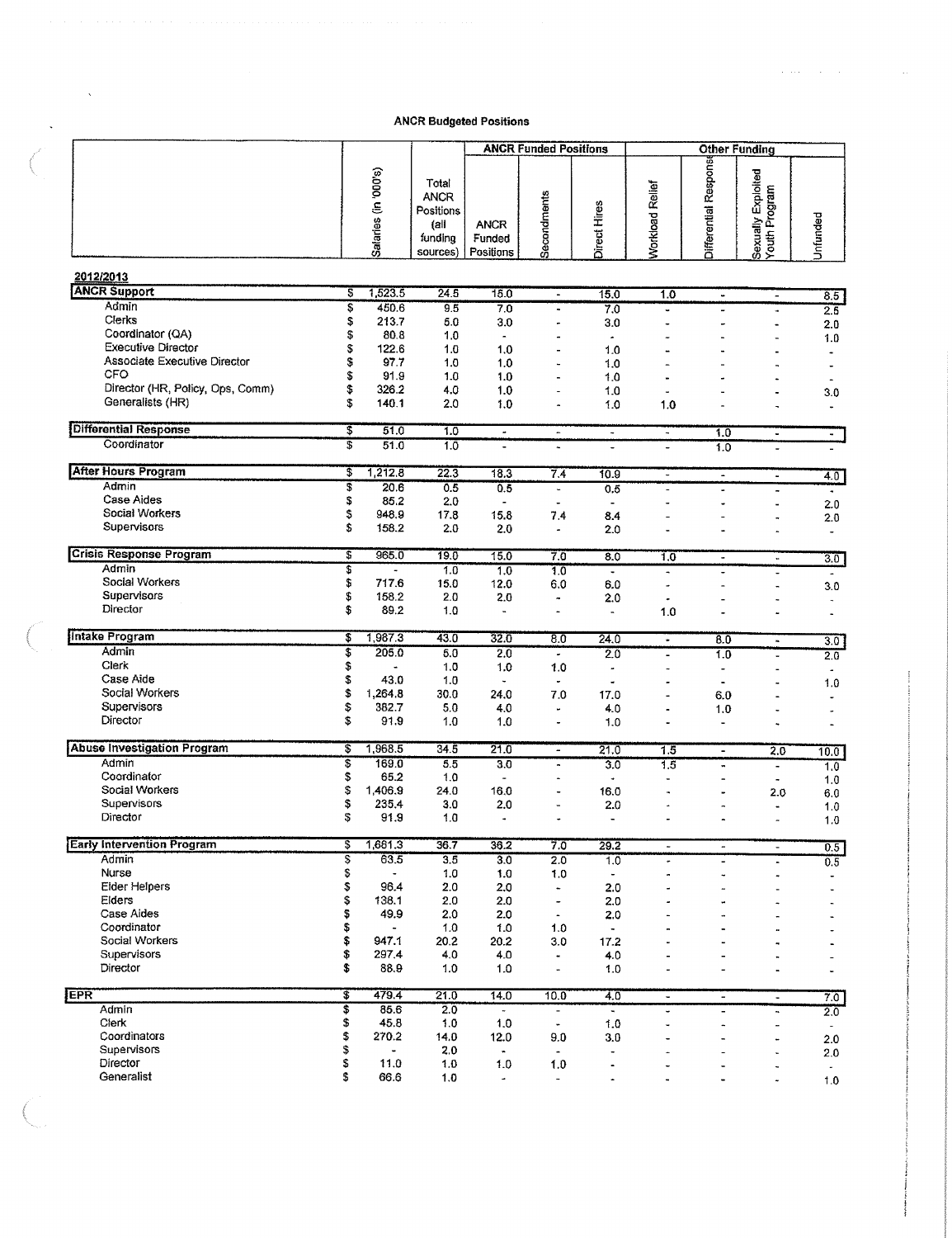$\bar{\beta}$ 

 $\ddot{\phantom{0}}$ 

 $\bar{\beta}$ 

|                                          |    |                        |                                                                 |                                    | <b>ANCR Funded Positions</b> |              | <b>Other Funding</b> |                          |                                     |          |  |
|------------------------------------------|----|------------------------|-----------------------------------------------------------------|------------------------------------|------------------------------|--------------|----------------------|--------------------------|-------------------------------------|----------|--|
|                                          |    | (8,000, 4)<br>Salaries | Total<br><b>ANCR</b><br>Positions<br>(a)<br>funding<br>sources) | <b>ANCR</b><br>Funded<br>Positions | Secondments                  | Direct Hires | Workload Rellef      | Respons<br>Differential  | Sexually Exploited<br>Youth Program | Unfunded |  |
| Total                                    | £  | 9,868.8                | 202.0                                                           | 151.5                              | 39.4                         | 112.1        | $\overline{3.5}$     | 9.0                      | 2.0                                 | 36.0     |  |
| Admin                                    |    | 994.4                  | 27.0                                                            | 16.5                               | $3\overline{0}$              | 13.5         | 1,5                  | 1.0                      | ٠                                   | 8.0      |  |
| Clerks                                   |    | 259.5                  | 7.0                                                             | 5.0                                | 1.0                          | 4.0          |                      | $\ddot{\phantom{0}}$     | ٠                                   | 2.0      |  |
| Nurse                                    |    | ٠                      | 1.0                                                             | 1.0                                | 1.0                          | ۰            |                      | -                        | ٠                                   |          |  |
| Elder Helpers                            |    | 96.4                   | 2.0                                                             | 2.0                                | ۰                            | 2.0          |                      | -                        |                                     |          |  |
| Eiders                                   |    | 138.1                  | 2.0                                                             | 2.0                                | ٠                            | 2.0          |                      | $\blacksquare$           |                                     |          |  |
| Case Aides                               |    | 178.0                  | 5.0                                                             | 2.0                                |                              | 2.0          |                      |                          | $\blacksquare$                      | 3.0      |  |
| Coordinator                              |    | 467.3                  | 18.0                                                            | 13.0                               | 10.0                         | 3.0          | ÷.                   | 1.0                      | $\blacksquare$                      | 4,0      |  |
| Social Workers                           |    | 5.285.4                | 107.0                                                           | 88.0                               | 23.4                         | 64.6         | $\bullet$            | 6.0                      | 2.0                                 | 11.0     |  |
| Supervisors                              | S  | 1,231.8                | 18.0                                                            | 14.0                               |                              | 14.0         | ۰                    | 1.0                      | $\blacksquare$                      | 3.0      |  |
| <b>Executive Director</b>                |    | 122.6                  | 1.0                                                             | 1.0                                | $\bullet$                    | 1.0          |                      | $\blacksquare$           | ۰                                   |          |  |
| Associate Executive Director of Services |    | 97.7                   | 1.0                                                             | 1.0                                | $\bullet$                    | 1.0          |                      | $\overline{\phantom{a}}$ | $\ddot{\phantom{0}}$                |          |  |
| <b>CFO</b>                               |    | 91.9                   | 1.0                                                             | 1.0                                | ٠                            | 1.0          | ۰                    | $\overline{\phantom{0}}$ | ۰                                   |          |  |
| <b>Directors</b>                         |    | 699.1                  | 9.0                                                             | 4.0                                | 1.0                          | 3.0          | 1.0                  | -                        | ۰                                   | 4.0      |  |
| Generalists                              | \$ | 206.7                  | 3.0                                                             | 1.0                                |                              | 1.0          | 1.0                  | ٠                        | ٠                                   | 1,0      |  |

 $\mathcal{L}$ 

 $\sim$   $\sim$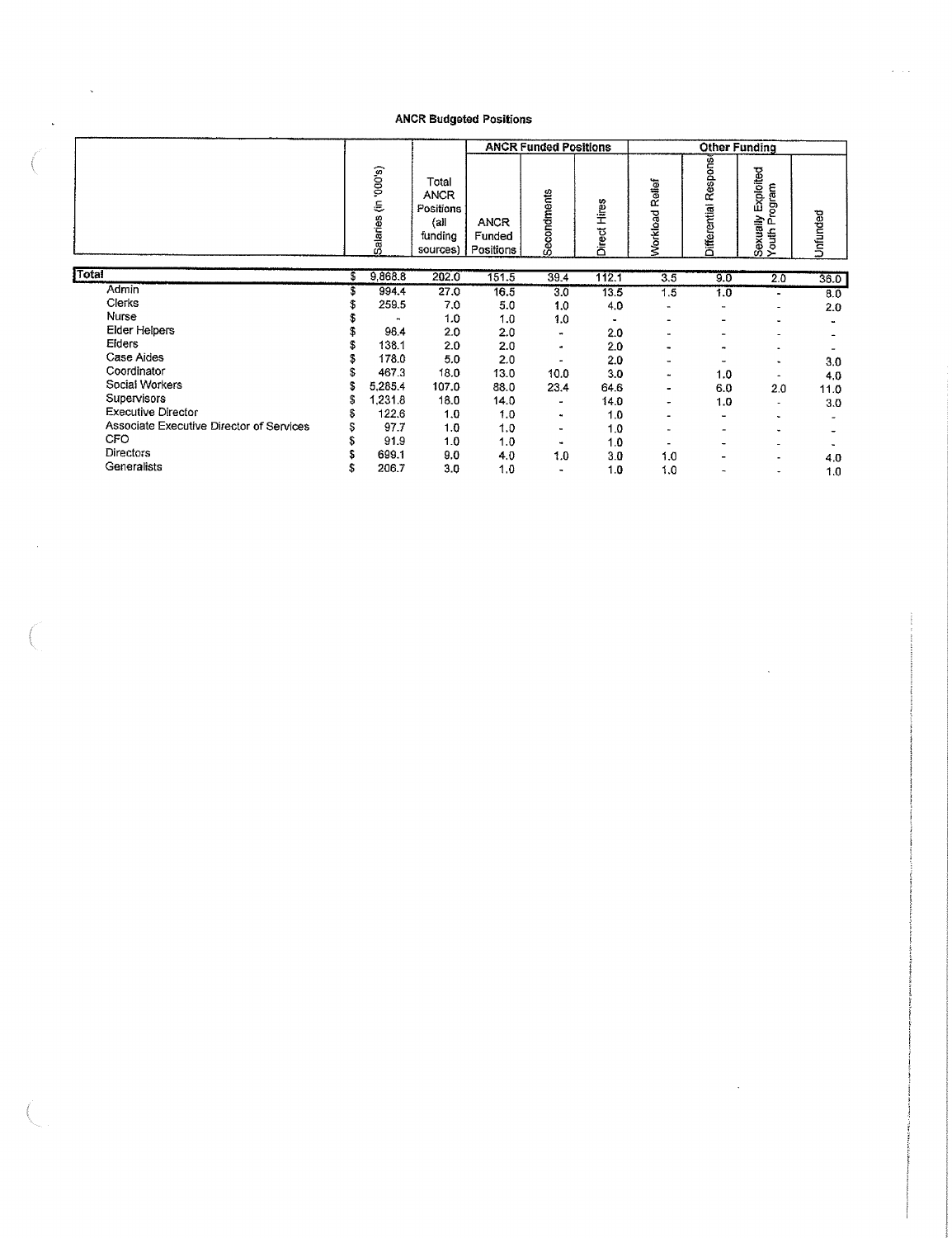$\mathcal{L}^{\text{max}}_{\text{max}}$ 

 $\mathcal{A}(\mathcal{A})$  and  $\mathcal{A}(\mathcal{A})$ 

|                                                      |          |                      |                                                                  |                                    | <b>ANCR Funded Positions</b>                         |                                            |                          | <b>Other Funding</b>                         |                                     |                                  |
|------------------------------------------------------|----------|----------------------|------------------------------------------------------------------|------------------------------------|------------------------------------------------------|--------------------------------------------|--------------------------|----------------------------------------------|-------------------------------------|----------------------------------|
|                                                      |          | Salaries (in '000's) | Total<br><b>ANCR</b><br>Positions<br>{all<br>funding<br>sources) | <b>ANCR</b><br>Funded<br>Positions | Secondments                                          | Direct Hires                               | Workload Relief          | <b>Differential Response</b>                 | Sexually Exploited<br>Youth Program | Unfunded                         |
| 2011/2012                                            |          |                      |                                                                  |                                    |                                                      |                                            |                          |                                              |                                     |                                  |
| <b>ANCR Support</b><br>Admin                         | \$       | 1,487.70             | 28.50                                                            | 15.00                              | $\blacksquare$                                       | 15.00                                      | 1.00                     | $\bullet$                                    | $\hat{\phantom{a}}$                 | 12.50                            |
| Clerks                                               | \$<br>\$ | 508.50<br>205.30     | 11.50<br>5.00                                                    | 7.00<br>3.00                       | $\blacksquare$                                       | 7.00                                       |                          | $\overline{a}$                               | $\overline{a}$                      | 4.50                             |
| Coordinator (QA)                                     | \$       | 152.80               | 3.00                                                             | $\blacksquare$                     | ä,                                                   | 3.00<br>$\overline{a}$                     | -                        |                                              |                                     | 2.00                             |
| Executive Director                                   | \$       | 110.70               | 1.00                                                             | 1.00                               |                                                      | 1.00                                       |                          |                                              |                                     | 3.00                             |
| Associate Executive Director                         | S        | 94.90                | 1.00                                                             | 1.00                               |                                                      | 1.00                                       |                          |                                              |                                     |                                  |
| CFO                                                  | S        | 89.30                | 1.00                                                             | 1.00                               | ä,                                                   | 1.00                                       | ä,                       |                                              |                                     |                                  |
| Director (HR, Policy, Ops, Comm)<br>Generalists (HR) | \$<br>Ŝ  | 222.60               | 4.00                                                             | 1.00                               |                                                      | 1.00                                       | u,                       |                                              |                                     | 3.00                             |
|                                                      |          | 103.60               | 2.00 <sub>1</sub>                                                | 1.00                               | ü                                                    | 1.00                                       | 1.00                     |                                              |                                     | $\overline{\phantom{a}}$         |
| <b>Differential Response</b>                         | \$       | 532.90               | 9.00                                                             | $\bullet$                          | ٠                                                    | $\bullet$                                  | $\tilde{\phantom{a}}$    | 9.00                                         | $\blacksquare$                      | $\frac{1}{2}$                    |
| Admin                                                | \$       | 41.20                | 1.00                                                             |                                    | ä,                                                   |                                            |                          | 1.00                                         |                                     |                                  |
| Coordinator<br>Social Workers                        | \$       | 71.80                | 1.00                                                             |                                    | L,                                                   |                                            |                          | 1.00                                         |                                     |                                  |
| Supervisors                                          | \$<br>S  | 351.60<br>68.30      | 6.00<br>1.00                                                     |                                    |                                                      |                                            |                          | 6.00                                         |                                     |                                  |
|                                                      |          |                      |                                                                  |                                    |                                                      |                                            |                          | 1.00                                         |                                     |                                  |
| <b>After Hours Program</b>                           | \$.      | 1,148.50             | 23.30                                                            | 18.30                              | 7.37                                                 | 10.94                                      | $\bullet$                | $\overline{\phantom{a}}$                     | ۰                                   | 5.00                             |
| Admin                                                | \$       | 20.00                | 0.50                                                             | 0.50                               | u                                                    | 0.50                                       |                          |                                              |                                     | ÷,                               |
| Case Aides<br>Social Workers                         | \$       | 88.60                | 2.00                                                             | $\overline{\phantom{a}}$           | ٠                                                    | $\ddot{\phantom{0}}$                       |                          |                                              | $\blacksquare$                      | 2.00                             |
| Supervisors                                          | \$<br>\$ | 911.80<br>128.10     | 18.80<br>2.00                                                    | 15.80                              | 7.37                                                 | 8.44                                       |                          |                                              |                                     | 3.00                             |
|                                                      |          |                      |                                                                  | 2.00                               | $\blacksquare$                                       | 2.00                                       |                          |                                              |                                     | $\overline{a}$                   |
| <b>Crisis Response Program</b>                       | \$       | 945.60               | 22.00                                                            | 15.00                              | 7.00                                                 | 8.00                                       | 1.00                     | $\blacksquare$                               | $\tilde{\phantom{a}}$               | 6.00                             |
| Admin                                                | \$       |                      | 1.00                                                             | 1.00                               | 1.00                                                 | u.                                         | $\blacksquare$           |                                              |                                     |                                  |
| Case Aide                                            | \$       | 42.50                | 1.00                                                             | $\blacksquare$                     | $\overline{a}$                                       |                                            |                          |                                              |                                     | 1.00                             |
| Social Workers<br>Supervisors                        | Ş<br>\$  | 669.50<br>146.40     | 17.00<br>2.00                                                    | 12.00                              | 6.00                                                 | 6.00                                       |                          |                                              |                                     | 5.00                             |
| Director                                             | \$       | 87.20                | 1.00                                                             | 2.00<br>$\blacksquare$             | ÷,<br>                                               | 2.00<br>$\ddot{\phantom{0}}$               | 1.00                     |                                              |                                     |                                  |
|                                                      |          |                      |                                                                  |                                    |                                                      |                                            |                          |                                              |                                     | $\overline{a}$                   |
| Intake Program                                       | \$       | 1,982.80             | 44.00                                                            | 32.00                              | 8.00                                                 | 24.00                                      | $\tilde{\phantom{a}}$    | ٠                                            | $\blacksquare$                      | 12.00                            |
| Admin<br>Clerk                                       | \$<br>\$ | 201.00<br>L.         | 5.00<br>1.00                                                     | 2.00                               | $\tilde{\phantom{a}}$                                | 2.00                                       | $\ddot{ }$               |                                              |                                     | 3.00                             |
| Case Aide                                            | \$       | 86.40                | 2.00                                                             | 1.00<br>$\blacksquare$             | 1.00                                                 |                                            |                          |                                              | $\rightarrow$                       |                                  |
| Social Workers                                       | \$       | 1,259.50             | 30.00                                                            | 24.00                              | 7.00                                                 | 17.00                                      |                          |                                              |                                     | 2.00<br>6.00                     |
| Supervisors                                          | \$       | 356.60               | 5.00                                                             | 4.00                               | ÷,                                                   | 4.00                                       |                          |                                              |                                     | 1.00                             |
| Director                                             | \$       | 79.30                | 1.00                                                             | 1.00                               | ۰                                                    | 1.00                                       |                          |                                              |                                     | $\overline{a}$                   |
| Abuse Investigation Program                          | \$       | 2,018.10             | 38.00                                                            | 21.00                              | 1.00                                                 | 20.00                                      | 1.50                     |                                              |                                     |                                  |
| Admin                                                | \$       | 192.70               | 6.00                                                             | 3.00                               | 1.00                                                 | 2.00                                       | 1.50                     | $\blacksquare$<br>$\overline{\phantom{a}}$   | 2.00<br>÷.                          | 13.50<br>1.50                    |
| Case Aides                                           | \$       | 90.40                | 2.00                                                             | $\overline{\phantom{a}}$           | $\ddot{\phantom{0}}$                                 | $\overline{a}$                             | $\ddot{\phantom{1}}$     | $\ddot{\phantom{1}}$                         | ٠                                   | 2.00                             |
| Coordinator                                          | \$       | 121.90               | 2.00                                                             | $\tilde{\phantom{a}}$              |                                                      | $\hat{\phantom{a}}$                        |                          |                                              | $\overline{\phantom{a}}$            | 2.00                             |
| Social Workers<br>Supervisors                        | \$       | 1,320.90             | 24.00                                                            | 16.00                              | $\ddot{\phantom{a}}$                                 | 16.00                                      |                          |                                              | 2.00                                | 6.00                             |
| Director                                             | \$<br>\$ | 215.20<br>77.00      | 3.00<br>1,00                                                     | 2.00<br>$\blacksquare$             | $\overline{\phantom{a}}$<br>$\ddot{\phantom{0}}$     | 2.00<br>$\overline{\phantom{a}}$           | ٠<br>÷,                  | $\ddot{\phantom{0}}$<br>$\ddot{\phantom{0}}$ | $\blacksquare$                      | 1.00                             |
|                                                      |          |                      |                                                                  |                                    |                                                      |                                            |                          |                                              | ÷,                                  | 1.00                             |
| <b>Early Intervention Program</b>                    | \$       | 1,611.60             | 36.20                                                            | 36.20                              | 8.00                                                 | 28.20                                      | $\blacksquare$           | ۰                                            | $\tilde{\phantom{a}}$               | ٠                                |
| Admin                                                | S        | 40.60                | 3.00                                                             | 3.00                               | 2.00                                                 | 1.00                                       | ٠                        | $\blacksquare$                               | ÷.                                  | ÷.                               |
| Nurse<br><b>Elder Helpers</b>                        | \$<br>\$ | 92.10                | 1.00<br>2.00                                                     | 1.00                               | 1.00                                                 | $\overline{\phantom{a}}$                   |                          |                                              | i.                                  |                                  |
| Elders                                               | \$       | 128.60               | 2.00                                                             | 2.00<br>2.00                       | $\overline{\phantom{a}}$<br>$\overline{\phantom{a}}$ | 2.00<br>2.00                               | Ĭ.                       |                                              |                                     |                                  |
| Case Aldes                                           | \$       | 91.00                | 2.00                                                             | 2.00                               | $\blacksquare$                                       | 2.00                                       |                          |                                              |                                     |                                  |
| Coordinator                                          | \$       | $\blacksquare$       | 1.00                                                             | 1.00                               | 1.00                                                 |                                            |                          |                                              |                                     |                                  |
| Social Workers                                       | \$       | 905.30               | 20.20                                                            | 20.20                              | 4.00                                                 | 16.20                                      |                          |                                              |                                     |                                  |
| Supervisors                                          | \$       | 271.40               | 4.00                                                             | 4.00                               | ۰                                                    | 4.00                                       | $\overline{\phantom{a}}$ |                                              | $\overline{a}$                      |                                  |
| Director                                             | \$       | 82.60                | 1.00                                                             | 1.00                               | ٠                                                    | 1.00                                       |                          |                                              | ÷.                                  |                                  |
| <b>EPR</b>                                           | \$       | 482.90               | 21.00                                                            | 14.00                              | 9.00                                                 | 5.00                                       | $\bullet$                | ٠                                            | $\blacksquare$                      | 7.00                             |
| Admin                                                | \$       | 81.90                | 2.00                                                             | $\blacksquare$                     | $\overline{\phantom{a}}$                             |                                            | $\blacksquare$           | ÷.                                           | $\overline{\phantom{a}}$            | 2.00                             |
| Clerk                                                | \$       | 43.40                | 1.00                                                             | 1.00                               | $\overline{\phantom{a}}$                             | 1.00                                       | $\ddot{\phantom{1}}$     | $\ddot{\phantom{1}}$                         |                                     | $\sim$                           |
| Coordinators<br>Supervisors                          | \$       | 308.10               | 14.00                                                            | 12.00                              | 8.00                                                 | 4.00                                       | $\overline{\phantom{0}}$ | u,                                           | Ĭ,                                  | 2.00                             |
| Director                                             | \$4 \$   | 10.70                | 2.00<br>1.00                                                     | $\bullet$<br>1.00                  | $\overline{\phantom{0}}$<br>1.00                     | $\overline{\phantom{a}}$<br>$\blacksquare$ | ۰<br>L.                  | $\ddot{\phantom{0}}$<br>٠                    | ä,                                  | 2.00                             |
| Generalist                                           | \$       | 38.80                | 1.00                                                             | $\blacksquare$                     | ۰                                                    | ٠                                          |                          |                                              |                                     | $\overline{\phantom{a}}$<br>1.00 |
|                                                      |          |                      |                                                                  |                                    |                                                      |                                            |                          |                                              |                                     |                                  |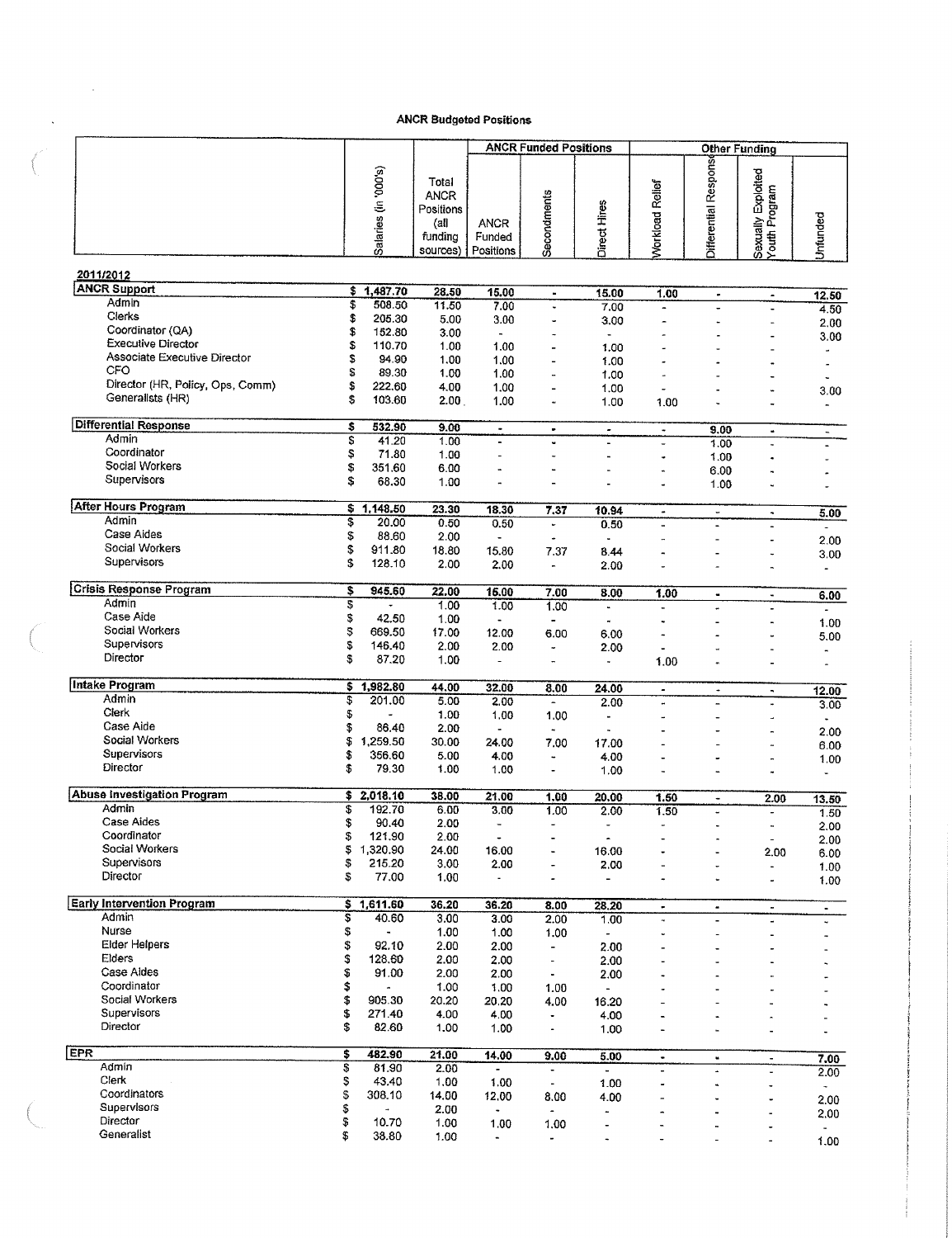|               |             |                                                                  |                                    | <b>ANCR Funded Positions</b>                            |   |                         |             | Other Funding                                                |         |
|---------------|-------------|------------------------------------------------------------------|------------------------------------|---------------------------------------------------------|---|-------------------------|-------------|--------------------------------------------------------------|---------|
| ------------- | ଜ<br>్<br>w | Total<br><b>ANCR</b><br>Positions<br>(all<br>funding<br>sources) | <b>ANCR</b><br>Funded<br>Positions | ø<br>⊏<br>$\overline{\phantom{a}}$<br>ాడ<br>с<br>ω<br>Ø | w | بسهه<br>elle:<br>́<br>٣ | œ<br>≌<br>ត | ≂<br>Őä<br>∼<br>ā.<br>க<br>ш<br>--<br>œ<br><br>∽<br>ai<br>U) | Φ<br>سي |

| Total                        |     | \$10,210.10 | 222.00 | 151.50 | 40.37                  | 111.14    | 3.50                     | 9.00                     | 2.00                     | 56.00 |
|------------------------------|-----|-------------|--------|--------|------------------------|-----------|--------------------------|--------------------------|--------------------------|-------|
| Admin                        | \$1 | ,085.90     | 30.00  | 16.50  | 4.00                   | 12.50     | 1.50                     | 1.00                     | $\rightarrow$            | 11.00 |
| Clerks                       | S   | 248.70      | 7.00   | 5.00   | 1.00                   | 4.00      | $\sim$                   |                          |                          |       |
| Nurse                        | Ð   |             | 1.00   | 1.00   | 1.00                   | $\bullet$ | $\overline{\phantom{a}}$ |                          | ٠                        | 2.00  |
| Elder Helpers                | 5.  | 92.10       | 2.00   | 2.00   | $\sim$                 | 2.00      |                          | $\overline{\phantom{0}}$ | $\blacksquare$           |       |
| Elders                       | s   | 128.60      | 2.00   | 2.00   | $\sim$                 | 2.00      | ۰                        | $\overline{\phantom{0}}$ | $\rightarrow$            |       |
| Case Aides                   | S   | 398.90      | 9.00   | 2.00   |                        | 2.00      | $\qquad \qquad$          | $\bullet$                | $\bullet$                |       |
| Coordinator                  | s.  | 654.60      | 21.00  | 13.00  | $\blacksquare$<br>9.00 |           | ۰.                       | $\blacksquare$           | ۰.                       | 7.00  |
| Social Workers               |     | \$5,418,60  | 116.00 | 88,00  |                        | 4.00      | ۰.                       | 1.00                     | -                        | 7.00  |
| Supervisors                  | s   | .186.00     |        |        | 24.37                  | 63.64     | ٠                        | 6.00                     | 2.00                     | 20.00 |
| Executive Director           | \$  |             | 19.00  | 14.00  | $\blacksquare$         | 14.00     | $\bullet$                | 1.00                     | ٠                        | 4.00  |
|                              |     | 110.70      | 1.00   | 1.00   | $\blacksquare$         | 1.00      | ۰                        | $\tilde{\phantom{a}}$    | ۰                        |       |
| Associate Executive Director | \$  | 94.90       | 1.00   | 1.00   | ۰                      | 1.00      | $\overline{\phantom{a}}$ | $\overline{\phantom{a}}$ | $\overline{\phantom{0}}$ |       |
| <b>CFO</b>                   | \$  | 89.30       | 1.00   | 1.00   | $\sim$                 | 1.00      | $\cdot$                  |                          | $\overline{\phantom{a}}$ |       |
| <b>Directors</b>             | s.  | 559.40      | 9.00   | 4.00   | 1.00                   | 3.00      | 1.00                     |                          | $\tilde{\phantom{a}}$    | 4.00  |
| Generalists                  | \$  | 142.40      | 3.00   | 1.00   | ۰                      | 1.00      | 1.00                     | $\tilde{\phantom{a}}$    | ٠                        | 1.00  |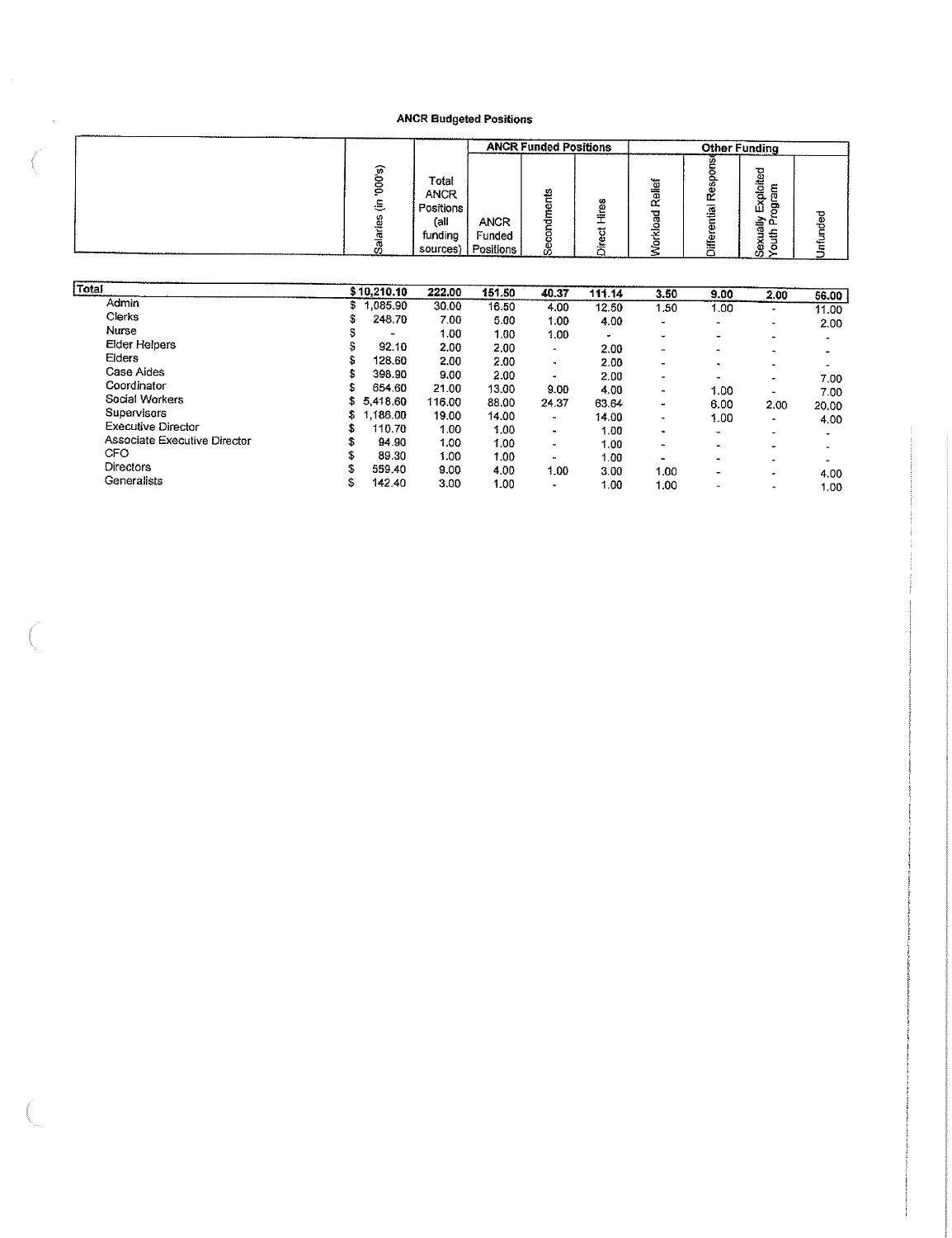|     |                                             |          |                      |                                                                  | <b>ANCR Budgeted Positions</b>     |                                  |                                    |                          |                                 |                                              |                                  |
|-----|---------------------------------------------|----------|----------------------|------------------------------------------------------------------|------------------------------------|----------------------------------|------------------------------------|--------------------------|---------------------------------|----------------------------------------------|----------------------------------|
|     |                                             |          |                      |                                                                  |                                    | <b>ANCR Funded Positions</b>     |                                    |                          | <b>Other Funding</b>            |                                              |                                  |
|     |                                             |          | Salaries (in '000's) | Total<br><b>ANCR</b><br>Positions<br>(all<br>funding<br>sources) | <b>ANCR</b><br>Funded<br>Positions | Secondments                      | Direct Hires                       | <b>Norkload Relief</b>   | <b>Jifferential Response</b>    | Sexually Exploited<br>Youth Program          | Unfunded                         |
|     | 2010/2011                                   |          |                      |                                                                  |                                    |                                  |                                    |                          |                                 |                                              |                                  |
|     | <b>ANCR Support</b>                         | \$       | 962.60               | 24.50                                                            | 15.00                              | $\blacksquare$                   | 15.00                              | 1.00                     | ۰                               | $\blacksquare$                               | 8.50                             |
|     | Admin                                       | s        | 605.90               | 13.50                                                            | 7.00                               |                                  | 7.00                               | ä,                       | Ĭ.                              | $\ddot{\phantom{0}}$                         | 6.50                             |
|     | Clerks<br>Coordinator (QA)                  | 5<br>\$  | 166.10<br>60.30      | 4.00                                                             | 3.00                               | $\overline{a}$                   | 3.00                               |                          |                                 |                                              | 1.00                             |
|     | <b>Executive Director</b>                   | \$       | 104,20               | 1.00<br>1.00                                                     | 1.00<br>1.00                       | $\ddot{\phantom{1}}$             | 1.00<br>1.00                       |                          |                                 | ٠                                            | ۰                                |
|     | Associate Executive Director                | \$       | 94.90                | 1.00                                                             | 1.00                               | L,                               | 1.00                               |                          |                                 |                                              |                                  |
|     | CFO<br>Director (HR, Policy, Ops, Comm)     | \$<br>\$ | 89.30<br>172.70      | 1.00<br>2.00                                                     | 1.00<br>1.00                       | $\frac{1}{2}$<br>$\overline{a}$  | 1.00                               |                          |                                 |                                              | $\ddot{\phantom{0}}$             |
|     | Generalist (HR)                             | \$       | 59.90                | 1.00                                                             | ٠                                  |                                  | 1.00<br>$\ddot{\phantom{1}}$       | 1.00                     | L,                              | ä,                                           | 1.00                             |
|     | Vacancy Management                          | -\$      | 390.70               | $\overline{\phantom{a}}$                                         | ÷,                                 |                                  | ٠                                  | ÷                        |                                 |                                              |                                  |
|     | <b>Differential Response</b>                | \$       | 375.80               | 7.00                                                             | $\bullet$                          | $\blacksquare$                   | $\hat{\phantom{a}}$                | ۰                        | 7.00                            | $\blacksquare$                               | $\tilde{\phantom{a}}$            |
|     | Admin                                       | \$       | 38.70                | 1.00                                                             | ×.                                 |                                  |                                    | ä,                       | 1.00                            | $\ddot{ }$                                   |                                  |
|     | Coordinator<br>Social Workers               | \$<br>\$ | 73.60<br>207.20      | 1.00<br>4.00                                                     |                                    | ÷.                               |                                    | ٠                        | 1.00                            |                                              |                                  |
|     | Supervisors                                 | \$       | 56.30                | 1.00                                                             | ÷,                                 |                                  | $\blacksquare$                     | ٠                        | 4.00<br>1.00                    |                                              |                                  |
|     | <b>After Hours Program</b>                  |          | \$1,159.60           | 24.30                                                            | 18.30                              | 7.99                             | 10.31                              | $\bullet$                | $\bullet$                       |                                              |                                  |
|     | Admin                                       | \$       | 18.40                | 0.50                                                             | 0.50                               | L,                               | 0.50                               | $\overline{a}$           | $\overline{a}$                  | $\blacksquare$                               | 6.00<br>$\bullet$                |
|     | Case Aides<br>Social Workers                | \$       | 131.20               | 3.00                                                             |                                    |                                  |                                    |                          | $\ddot{\phantom{0}}$            | ٠                                            | 3.00                             |
|     | Supervisors                                 | S<br>S   | 863.60<br>146.40     | 18.80<br>2.00                                                    | 15.80<br>2.00                      | 7.99<br>$\overline{a}$           | 7.81<br>2.00                       |                          |                                 | ٠<br>÷.                                      | 3.00<br>$\overline{\phantom{a}}$ |
|     | <b>Crisis Response Program</b>              | S        | 796.30               | 20.00                                                            | 15.00                              | 7.00                             | 8.00                               | 1.00                     | $\bullet$                       |                                              |                                  |
|     | Admin                                       | s,       |                      | 1.00                                                             | 1.00                               | 1.00                             | $\blacksquare$                     | ä,                       |                                 | $\blacksquare$                               | 4.00<br>$\omega$                 |
|     | Case Aide<br>Social Workers                 | \$       | 45.20                | 1.00                                                             | $\overline{a}$                     | $\tilde{\phantom{a}}$            | L,                                 |                          | $\ddot{\phantom{1}}$            | à,                                           | 1.00                             |
|     | Supervisors                                 | \$<br>\$ | 515.40<br>146.40     | 15.00<br>2.00                                                    | 12.00<br>2.00                      | 6.00<br>$\overline{\phantom{a}}$ | 6.00<br>2.00                       | ä,                       |                                 |                                              | 3.00                             |
|     | Director                                    | \$       | 89.30                | 1.00                                                             | $\blacksquare$                     | ٠                                |                                    | 1.00                     |                                 |                                              | $\ddot{\phantom{0}}$             |
|     | Intake Program                              | \$       | 1,393.10             | 37.00                                                            | 32.00                              | 11.00                            | 21.00                              | $\blacksquare$           | ۰                               | $\bullet$                                    | 5.00                             |
|     | Admin<br>Clerk                              | \$       | 162,60               | 4.00                                                             | 2.00                               | $\overline{\phantom{a}}$         | 2.00                               |                          |                                 | ä,                                           | 2.00                             |
|     | Case Aide                                   | \$<br>\$ | 131.80               | 1.00<br>3.00                                                     | 1.00<br>$\ddot{\phantom{0}}$       | 1.00                             | $\qquad \qquad \blacksquare$<br>u, |                          | $\overline{a}$                  | $\ddot{\phantom{0}}$<br>٠                    | $\blacksquare$<br>3.00           |
|     | Social Workers                              | \$       | 733.60               | 24.00                                                            | 24.00                              | 10.00                            | 14.00                              |                          |                                 | à,                                           |                                  |
|     | Supervisors<br>Director                     | \$       | 275.80               | 4.00                                                             | 4.00                               | ä,                               | 4.00                               |                          |                                 |                                              | $\ddot{\phantom{0}}$             |
|     |                                             | \$       | 89.30                | 1.00                                                             | 1.00                               |                                  | 1.00                               |                          |                                 |                                              |                                  |
|     | <b>Abuse Investigation Program</b><br>Admin | \$       | 2,092.70             | 39.00                                                            | 21.00                              | 1.00                             | 20.00                              | 1.50                     | $\bullet$                       | 2.00                                         | 14.50                            |
|     | Case Aides                                  | \$<br>s  | 189.80<br>131.20     | 6.00<br>3.00                                                     | 3.00<br>$\blacksquare$             | 1.00<br>$\blacksquare$           | 2.00                               | 1.50                     |                                 | $\blacksquare$<br>$\ddot{\phantom{0}}$       | 1.50<br>3.00                     |
|     | Coordinator                                 | \$       | 146.40               | 2.00                                                             | $\blacksquare$                     |                                  | ٠                                  |                          | $\ddot{\phantom{0}}$            | L,                                           | 2.00                             |
|     | Social Workers<br>Supervisors               | \$       | 1.330.70             | 24.00                                                            | 16.00                              |                                  | 16.00                              |                          |                                 | 2.00                                         | 6.00                             |
|     | Director                                    | \$<br>\$ | 205.80<br>88.80      | 3.00<br>1.00                                                     | 2.00<br>$\overline{a}$             | $\overline{a}$                   | 2.00                               | ä,<br>                   | $\rightarrow$<br>$\blacksquare$ | ٠<br>ä,                                      | 1.00<br>1.00                     |
|     | <b>Early Intervention Program</b>           | \$       | 1,609.60             | 38.00                                                            | 36.20                              |                                  |                                    |                          |                                 |                                              |                                  |
|     | Admin                                       | \$       | 39.50                | 3.00                                                             | 3.00                               | 10.00<br>2.00                    | 26.20<br>1.00                      | $\blacksquare$           | ۰<br>$\overline{a}$             | $\blacksquare$<br>$\ddot{\phantom{0}}$       | 1.80<br>$\overline{\phantom{a}}$ |
|     | Nurse                                       | \$       |                      | 1.00                                                             | 1.00                               | 1.00                             | $\blacksquare$                     |                          | ÷.                              | $\overline{a}$                               | $\ddot{\phantom{0}}$             |
|     | <b>Elder Helpers</b><br>Elders              | \$<br>\$ | 139.30<br>124.50     | 3.00<br>2.00                                                     | 3.00<br>2.00                       | $\tilde{\phantom{a}}$<br>w,      | 3.00<br>2.00                       |                          |                                 |                                              | $\ddot{\phantom{1}}$             |
|     | Case Aide (IYS Worker)                      | \$       | 131.50               | 2.80                                                             | 1.00                               | $\ddot{\phantom{1}}$             | 1.00                               |                          |                                 | ٠<br>$\ddot{\phantom{0}}$                    | $\mathbf{u}$<br>1.80             |
|     | Coordinator                                 | \$       |                      | 1.00                                                             | 1.00                               | 1.00                             | $\blacksquare$                     |                          |                                 | $\ddot{\phantom{0}}$                         | $\cdot$                          |
|     | Social Workers<br>Supervisors               | \$<br>\$ | 890.60<br>201.50     | 20.20<br>4.00                                                    | 20.20<br>4.00                      | 5.00<br>1.00                     | 15.20<br>3.00                      |                          |                                 |                                              | $\overline{\phantom{a}}$         |
|     | Director                                    | \$       | 82.70                | 1.00                                                             | 1.00                               | $\equiv$                         | 1.00                               | L.                       | ÷,                              |                                              | ä,                               |
| EPR |                                             | \$       | 626.80               | 22.00                                                            | 14.00                              | 9.00                             | 5.00                               | $\bullet$                | $\blacksquare$                  | $\tilde{\phantom{a}}$                        | 8.00                             |
|     | Admin<br>Clerk                              | \$<br>\$ | 81.90                | 2.00                                                             |                                    | $\blacksquare$                   | $\Box$                             | $\ddot{\phantom{0}}$     | $\overline{a}$                  | $\ddot{\phantom{0}}$                         | 2.00                             |
|     | Coordinators                                | \$       | 42.90<br>295.30      | 1.00<br>14.00                                                    | 1.00<br>12.00                      | $\hat{\phantom{a}}$<br>8.00      | 1.00<br>4.00                       | $\overline{\phantom{0}}$ | ä,<br>$\blacksquare$            | $\ddot{\phantom{0}}$<br>$\ddot{\phantom{0}}$ | $\sim$<br>2.00                   |
|     | Social Workers                              | \$       | 68.00                | 1.00                                                             | $\ddot{\phantom{0}}$               | $\blacksquare$                   | $\ddot{ }$                         |                          |                                 | ×,                                           | 1.00                             |
|     | Supervisors<br>Director                     | \$<br>\$ | 62.70<br>10.70       | 2.00                                                             | $\blacksquare$                     | $\bullet$                        | ۰                                  |                          | ä,                              | $\ddot{\phantom{0}}$                         | 2.00                             |
|     | Generalist                                  | \$       | 65.30                | 1.00<br>1.00                                                     | 1.00<br>$\tilde{\phantom{a}}$      | 1.00<br>$\overline{\phantom{a}}$ | $\bullet$<br>$\ddot{\phantom{1}}$  |                          |                                 | $\ddot{\phantom{0}}$                         | $\overline{\phantom{a}}$<br>1.00 |
|     |                                             |          |                      |                                                                  |                                    |                                  |                                    |                          |                                 |                                              |                                  |

 $\sim 10^6$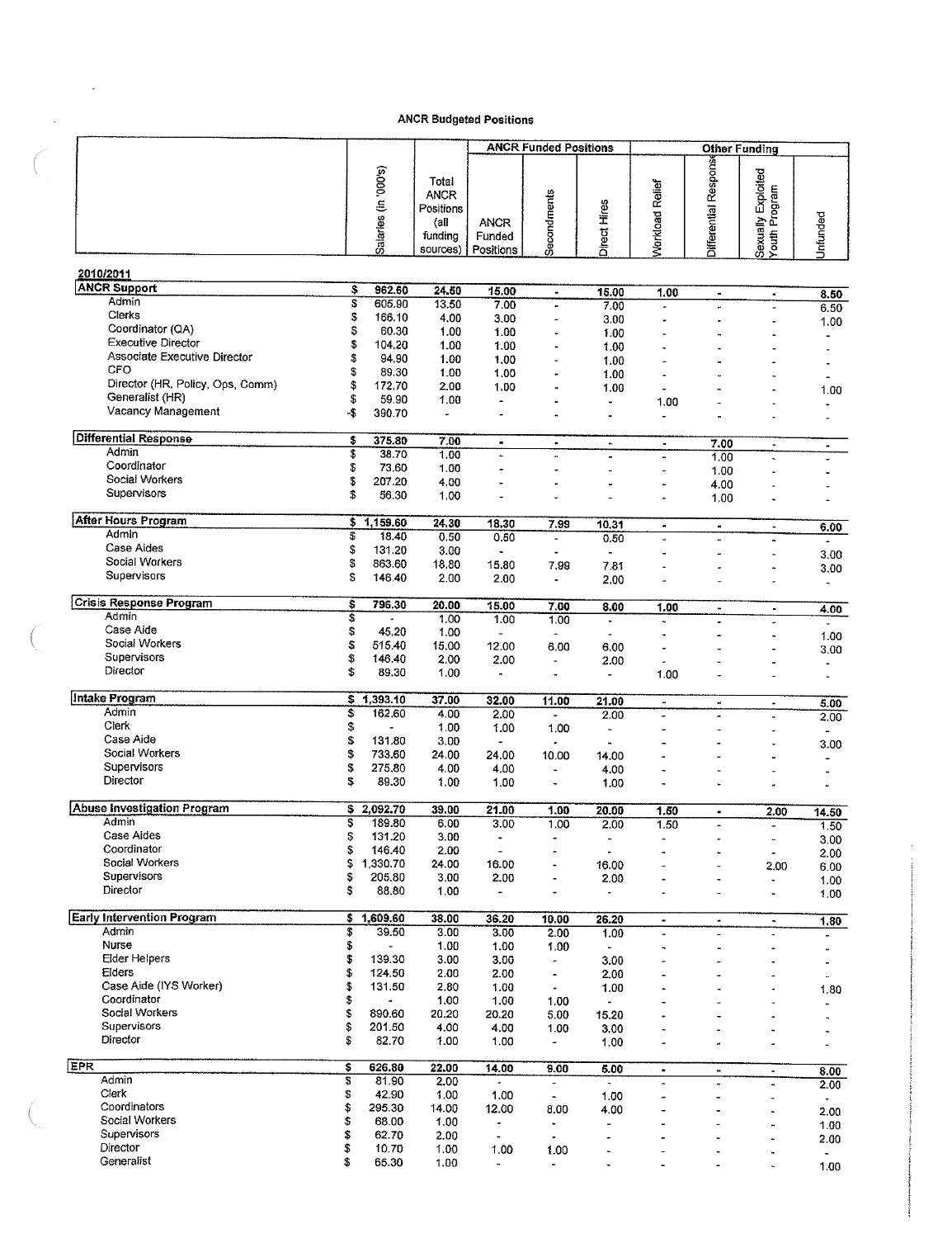|             |                                                                 |                                    | <b>ANCR Funded Positions</b> |                   |                     | <b>Other Funding</b>                                                |   |
|-------------|-----------------------------------------------------------------|------------------------------------|------------------------------|-------------------|---------------------|---------------------------------------------------------------------|---|
| 峦<br>こ<br>ω | Total<br><b>ANCR</b><br>Positions<br>(a)<br>funding<br>sources) | <b>ANCR</b><br>Funded<br>Positions | 5<br>o<br>n<br>w.<br>Ũ.      | ቼ<br>ñ٦<br>œ<br>œ | ω<br>Φ<br>œ<br>liai | ᇃ<br>ست<br>ō<br>o.<br>π<br>ō<br>ш<br>، ج<br>ω<br>27<br>∼<br>۵ī<br>ω | 몽 |

| Total                        |     | \$9,016.50 | 211.80 | 151.50                   | 45.99          | 105.51 | 3.50           | 7.00                     | 2.00                     | 47.80 |
|------------------------------|-----|------------|--------|--------------------------|----------------|--------|----------------|--------------------------|--------------------------|-------|
| Admin                        | S.  | .136.80    | 31.00  | 16.50                    | 4.00           | 12.50  | 1.50           | 1.00                     | $\tilde{\phantom{a}}$    | 12.00 |
| Clerks                       |     | 209.00     | 6.00   | 5.00                     | 1.00           | 4.00   | Ξ.             | ۰                        |                          |       |
| Nurse                        | S   |            | 1.00   | 1.00                     | 1.00           |        |                |                          | $\overline{\phantom{a}}$ | 1.00  |
| Elder Helpers                | \$  | 139.30     | 3.00   | 3.00                     | ٠              | 3.00   |                | $\blacksquare$           | $\sim$                   |       |
| <b>Elders</b>                | S.  | 124.50     | 2.00   | 2.00                     |                | 2.00   | ۰.             | $\overline{\phantom{0}}$ | ٠                        |       |
| Case Aides                   | s   | 570.90     |        |                          | ٠              |        | -              | $\blacksquare$           | ٠                        |       |
| Coordinator                  |     |            | 12.80  | 1.00                     | ٠              | 1.00   | $\blacksquare$ |                          | $\tilde{\phantom{a}}$    | 11.80 |
|                              | s   | 575.60     | 19.00  | 14.00                    | 9.00           | 5.00   | $\blacksquare$ | 1.00                     | $\mathbf{r}$             | 4.00  |
| Social Workers               | s   | 4,609.10   | 107.00 | 88.00                    | 28.99          | 59.01  | $\bullet$      | 4.00                     | 2.00                     | 13.00 |
| <b>Supervisors</b>           | S   | .094.90    | 18.00  | 14.00                    | 1.00           | 13.00  | $\sim$         | 1.00                     | $\bullet$                | 3.00  |
| <b>Executive Director</b>    | s   | 104.20     | 1.00   | 1.00                     | ۰              | 1.00   | $\mathbf{r}$   |                          | $\blacksquare$           |       |
| Associate Executive Director | S   | 94.90      | 1.00   | 1.00                     | ٠              | 1.00   |                | $\blacksquare$           | $\cdot$                  |       |
| <b>CFO</b>                   | \$  | 89.30      | 1.00   | 1.00                     | $\blacksquare$ | 1.00   |                |                          |                          |       |
| <b>Directors</b>             | \$  | 533.50     | 7.00   | 4.00                     |                |        |                |                          | $\blacksquare$           |       |
| Generalists                  |     |            |        |                          | 1.00           | 3.00   | 1.00           | $\overline{\phantom{a}}$ | $\cdot$                  | 2.00  |
|                              | s   | 125.20     | 2.00   | ۰                        | ۰              | ٠      | 1.00           |                          | $\overline{\phantom{a}}$ | 1.00  |
| Vacancy Management           | -\$ | 390.70     | ۰      | $\overline{\phantom{a}}$ |                | ٠      |                |                          | $\overline{\phantom{a}}$ | ۰     |

 $\sim$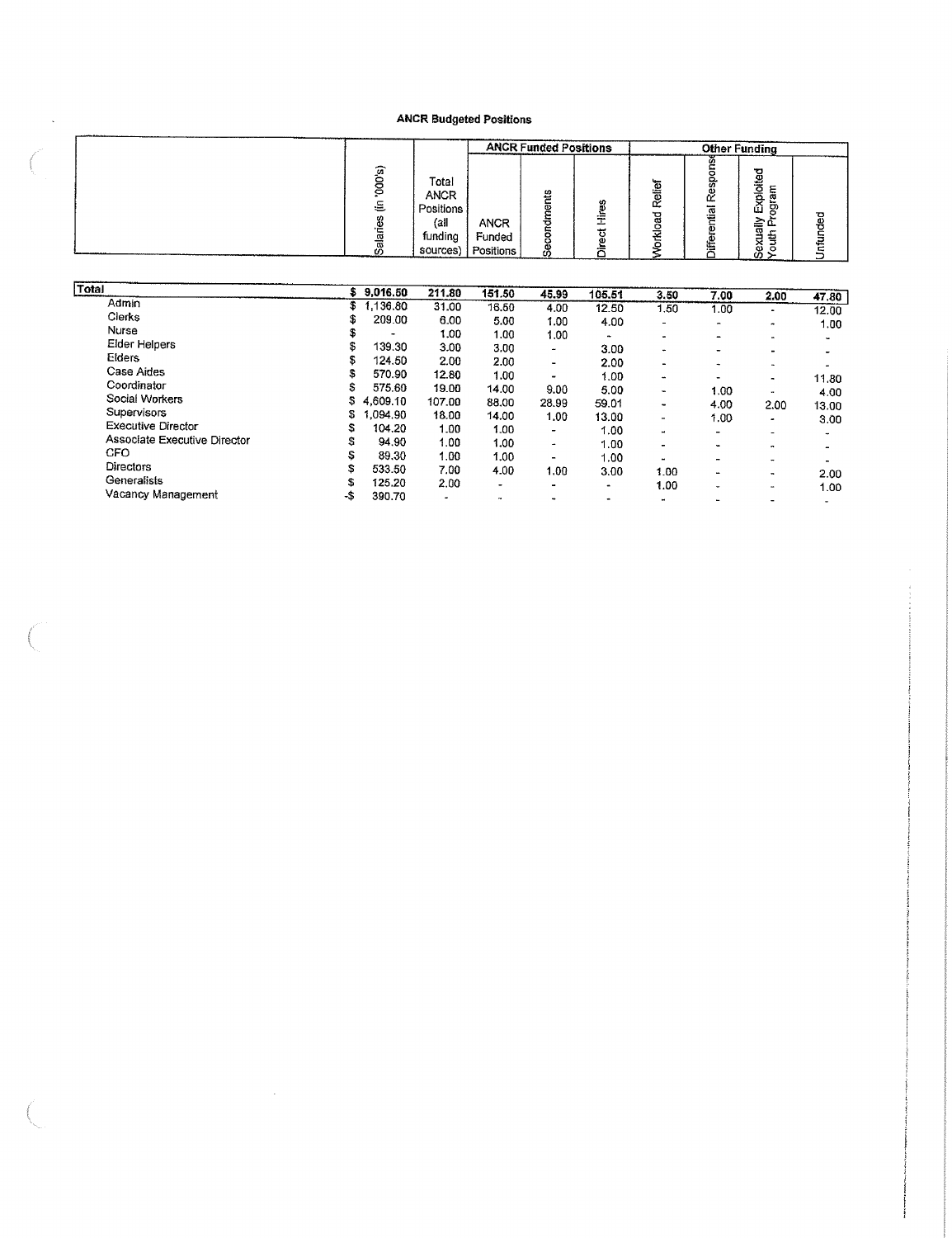$\sim 10^6$ 

 $\sim$ 

|                                            |          |                          |                                                           | <b>ANCR Budgeted Positions</b>     |                                         |                          |                               |                                  |                                              |                              |
|--------------------------------------------|----------|--------------------------|-----------------------------------------------------------|------------------------------------|-----------------------------------------|--------------------------|-------------------------------|----------------------------------|----------------------------------------------|------------------------------|
|                                            |          |                          |                                                           |                                    | <b>ANCR Funded Positions</b>            |                          |                               |                                  | <b>Other Funding</b>                         |                              |
|                                            |          | Salaries (in '000's)     | Total<br>ANCR<br>Positions<br>(all<br>funding<br>sources) | <b>ANCR</b><br>Funded<br>Positions | Secondments                             | Direct Hires             | <b>Workload Relief</b>        | Differential Respons             | Sexually Exploited<br>Youth Program          | Unfunded                     |
| 2009/2010                                  |          |                          |                                                           |                                    |                                         |                          |                               |                                  |                                              |                              |
| <b>ANCR Support</b>                        | \$       | 747.70                   | 22.00                                                     | 14.00                              | 1.00                                    | 13.00                    | 1.00                          |                                  |                                              |                              |
| Admin                                      | \$       | 442.70                   | 11.00                                                     | 7.00                               | 1.00                                    | 6.00                     | $\omega$                      | $\blacksquare$<br>$\ddot{ }$     | ۰<br>L.                                      | 7.00<br>4.00                 |
| Clerks                                     | \$       | 163.00                   | 4.00                                                      | 3.00                               | $\overline{a}$                          | 3.00                     |                               |                                  |                                              | 1.00                         |
| Coordinator (QA)                           | \$       | 108.10                   | 2.00                                                      | 1.00                               |                                         | 1.00                     |                               |                                  |                                              | 1.00                         |
| <b>Executive Director</b>                  | \$       | 101.40                   | 1.00                                                      | 1.00                               | $\blacksquare$                          | 1.00                     |                               |                                  |                                              |                              |
| Associate Executive Director               | \$       |                          | $\blacksquare$                                            | $\blacksquare$                     |                                         | $\blacksquare$           |                               |                                  |                                              | $\blacksquare$               |
| CFO<br>Director (HR, Policy, Ops, Comm)    | \$       | 87.30                    | 1.00                                                      | 1.00                               | ÷.                                      | 1.00                     |                               |                                  |                                              |                              |
| Generalist (HR)                            | \$<br>\$ | 160.50<br>61.00          | 2.00<br>1.00                                              | 1.00                               |                                         | 1.00                     |                               |                                  |                                              | 1.00                         |
| Vacancy Management                         | -\$      | 376.30                   | ٠                                                         | $\ddot{\phantom{a}}$               |                                         | $\ddot{\phantom{1}}$     | 1.00<br>$\mathbf{a}$          |                                  |                                              | $\overline{a}$               |
|                                            |          |                          |                                                           |                                    |                                         |                          |                               |                                  |                                              | $\blacksquare$               |
| <b>Differential Response</b>               | \$       | $\overline{\phantom{a}}$ | $\blacksquare$                                            | $\bullet$                          | $\blacksquare$                          | $\blacksquare$           | $\blacksquare$                | $\bullet$                        | $\hbox{\small -}$                            | $\blacksquare$               |
| Admin<br>Coordinator                       | \$       |                          | i.                                                        |                                    | $\overline{a}$                          | $\overline{a}$           |                               |                                  |                                              |                              |
| Social Workers                             | \$       | $\overline{a}$           |                                                           |                                    | ٠                                       | $\sim$                   |                               |                                  |                                              |                              |
| Supervisors                                | \$<br>\$ | ٠<br>L                   |                                                           |                                    |                                         |                          |                               |                                  |                                              |                              |
|                                            |          |                          |                                                           |                                    |                                         |                          |                               |                                  |                                              |                              |
| <b>After Hours Program</b>                 | \$       | 889.40                   | 19.30                                                     | 18.30                              | 8.25                                    | 10.05                    | $\blacksquare$                | $\overline{\phantom{a}}$         | ۰                                            | 1.00                         |
| Admin                                      | \$       | 20.20                    | 0.50                                                      | 0.50                               | $\blacksquare$                          | 0.50                     |                               |                                  | $\blacksquare$                               |                              |
| Case Aides                                 | \$       | 40.80                    | 1.00                                                      |                                    | $\ddot{\phantom{0}}$                    |                          |                               |                                  | u,                                           | 1.00                         |
| Social Workers<br>Supervisors              | \$       | 684.50                   | 15.80                                                     | 15.80                              | 8.25                                    | 7.55                     |                               |                                  |                                              |                              |
|                                            | S        | 143.90                   | 2.00                                                      | 2.00                               | $\blacksquare$                          | 2.00                     | ÷.                            |                                  |                                              | ۰                            |
| <b>Crisis Response Program</b>             | \$       | 567.70                   | 17.00                                                     | 15.00                              | 8.00                                    | 7.00                     | 1.00                          | $\blacksquare$                   | $\hat{\phantom{a}}$                          |                              |
| Admin                                      | \$       |                          | 1.00                                                      | 1.00                               | 1.00                                    | $\ddot{\phantom{a}}$     | $\ddot{\phantom{0}}$          |                                  |                                              | 1.00<br>$\ddot{\phantom{1}}$ |
| Case Aide                                  | \$       |                          | $\blacksquare$                                            | $\blacksquare$                     | $\overline{\phantom{a}}$                |                          | ٠                             |                                  | ۰                                            | $\overline{\phantom{0}}$     |
| Social Workers                             | \$       | 332.00                   | 13.00                                                     | 12.00                              | 7.00                                    | 5.00                     |                               |                                  |                                              | 1.00                         |
| Supervisors<br>Director                    | \$       | 146,40                   | 2.00                                                      | 2.00                               | $\blacksquare$                          | 2.00                     | $\blacksquare$                |                                  | ٠                                            | $\blacksquare$               |
|                                            | S        | 89.30                    | 1.00                                                      | $\blacksquare$                     | $\overline{\phantom{a}}$                | ÷                        | 1.00                          |                                  |                                              |                              |
| Intake Program                             |          | \$1,109.40               | 33.00                                                     | 32.00                              | 13.00                                   | 19.00                    | $\blacksquare$                | $\bullet$                        | $\blacksquare$                               | 1.00                         |
| Admin                                      | \$       | 80.20                    | 2.00                                                      | 2.00                               | $\blacksquare$                          | 2.00                     |                               |                                  |                                              | ä,                           |
| Clerk                                      | \$       | $\overline{\phantom{a}}$ | 1.00                                                      | 1.00                               | 1.00                                    | $\overline{\phantom{m}}$ |                               |                                  |                                              | ù,                           |
| Case Aide                                  | \$       | 40.80                    | 1.00                                                      | ٠                                  | $\tilde{\phantom{a}}$                   | $\overline{\phantom{m}}$ |                               |                                  |                                              | 1.00                         |
| Social Workers<br>Supervisors              | \$<br>\$ | 699.00                   | 24.00                                                     | 24.00                              | 11.00                                   | 13.00                    |                               |                                  |                                              |                              |
| Director                                   | \$       | 200.10<br>89.30          | 4.00<br>1.00                                              | 4.00<br>1.00                       | 1.00<br>$\tilde{\phantom{a}}$           | 3.00                     |                               |                                  |                                              |                              |
|                                            |          |                          |                                                           |                                    |                                         | 1.00                     |                               |                                  |                                              |                              |
| <b>Abuse Investigation Program</b>         | \$       | 1,789.00                 | 34.00                                                     | 22.00                              | 1.00                                    | 21.00                    | 1.50                          | $\qquad \qquad \blacksquare$     | ٠                                            | 10.50                        |
| Admin                                      | \$       | 191.70                   | 6.00                                                      | 3.00                               | 1.00                                    | 2.00                     | 1.50                          |                                  |                                              | 1.50                         |
| Case Aides<br>Coordinator                  | \$       | 40.80                    | 1.00                                                      | ä,                                 | $\blacksquare$                          |                          | $\tilde{\phantom{a}}$         | $\ddot{ }$                       |                                              | 1.00                         |
| Social Workers                             | \$<br>\$ | 36.60<br>1,244.50        | 1.00                                                      | $\ddot{\phantom{0}}$               | -                                       |                          | $\blacksquare$                |                                  |                                              | 1.00                         |
| Supervisors                                | \$       | 203.40                   | 22.00<br>3.00                                             | 16.00<br>2.00                      | $\overline{a}$                          | 16.00                    | $\blacksquare$                |                                  | $\overline{\phantom{a}}$                     | 6.00                         |
| Director                                   | \$       | 72.00                    | 1.00                                                      | 1.00                               | $\ddot{ }$                              | 2.00<br>1.00             | $\ddot{\phantom{0}}$          |                                  | $\blacksquare$                               | 1.00                         |
|                                            |          |                          |                                                           |                                    |                                         |                          |                               |                                  |                                              | $\frac{1}{2}$                |
| <b>Early Intervention Program</b><br>Admin | s        | 1,633.70                 | 38.00                                                     | 36.20                              | 10.00                                   | 26.20                    | $\blacksquare$                | $\blacksquare$                   | $\blacksquare$                               | 1.80                         |
| Nurse                                      | \$<br>\$ | 38.30                    | 3.00                                                      | 3.00                               | 2.00                                    | 1.00                     | $\overline{\phantom{a}}$      | $\ddot{\phantom{0}}$             |                                              | $\blacksquare$               |
| Elder Helpers                              | \$       | 140.70                   | 1.00<br>3.00                                              | 1.00<br>3.00                       | 1.00                                    | $\overline{\phantom{a}}$ | $\overline{a}$                |                                  |                                              | -                            |
| Elders                                     | \$       | 96.40                    | 2.00                                                      | 2.00                               | $\blacksquare$<br>$\tilde{\phantom{a}}$ | 3.00<br>2.00             |                               |                                  |                                              |                              |
| Case Aide (IYS Worker)                     | \$       | 128.70                   | 2.80                                                      | 1.00                               | $\bullet$                               | 1.00                     |                               |                                  |                                              | ٠                            |
| Coordinator                                | \$       |                          | 1.00                                                      | 1.00                               | 1.00                                    |                          |                               |                                  |                                              | 1.80                         |
| Social Workers                             | \$       | 940.20                   | 20.20                                                     | 20.20                              | 5.00                                    | 15.20                    |                               |                                  |                                              |                              |
| Supervisors<br>Director                    | \$       | 206.60                   | 4.00                                                      | 4.00                               | 1.00                                    | 3.00                     |                               |                                  | ÷.                                           |                              |
|                                            | S        | 82.80                    | 1.00                                                      | 1.00                               | $\overline{\phantom{a}}$                | 1.00                     | $\ddot{\phantom{0}}$          |                                  | L.                                           |                              |
| EPR                                        | \$       | 458.50                   | 22.00                                                     | 14.00                              | 10.00                                   |                          |                               |                                  |                                              |                              |
| Admin                                      | \$       | 80.80                    | 2.00                                                      | $\blacksquare$                     | ٠                                       | 4.00<br>$\bullet$        | $\overline{\phantom{a}}$<br>٠ | $\blacksquare$<br>$\overline{a}$ | $\blacksquare$                               | 8.00                         |
| Clerk                                      | \$       | 44.70                    | 1.00                                                      | 1.00                               | $\blacksquare$                          | 1.00                     | $\overline{a}$                | ÷,                               | $\ddot{\phantom{0}}$<br>$\ddot{\phantom{0}}$ | 2.00                         |
| Coordinators<br>Social Workers             | \$       | 210.40                   | 14.00                                                     | 12.00                              | 9.00                                    | 3.00                     | $\overline{\phantom{a}}$      |                                  |                                              | 2.00                         |
| Supervisors                                | \$       | 27.40                    | 1.00                                                      | $\blacksquare$                     | $\ddot{\phantom{1}}$                    |                          | $\ddot{\phantom{1}}$          | $\rightarrow$                    | $\ddot{\phantom{1}}$                         | 1.00                         |
| Director                                   | \$<br>\$ | 31.40                    | 2.00<br>1.00                                              | $\blacksquare$                     | $\overline{\phantom{a}}$                |                          |                               |                                  |                                              | 2.00                         |
| Generalist                                 | \$       | 63.80                    | 1.00                                                      | 1.00<br>$\frac{1}{2}$              | 1.00<br>$\blacksquare$                  | ۰                        |                               |                                  |                                              | $\tilde{\phantom{a}}$        |
|                                            |          |                          |                                                           |                                    |                                         |                          |                               |                                  |                                              | 1.00                         |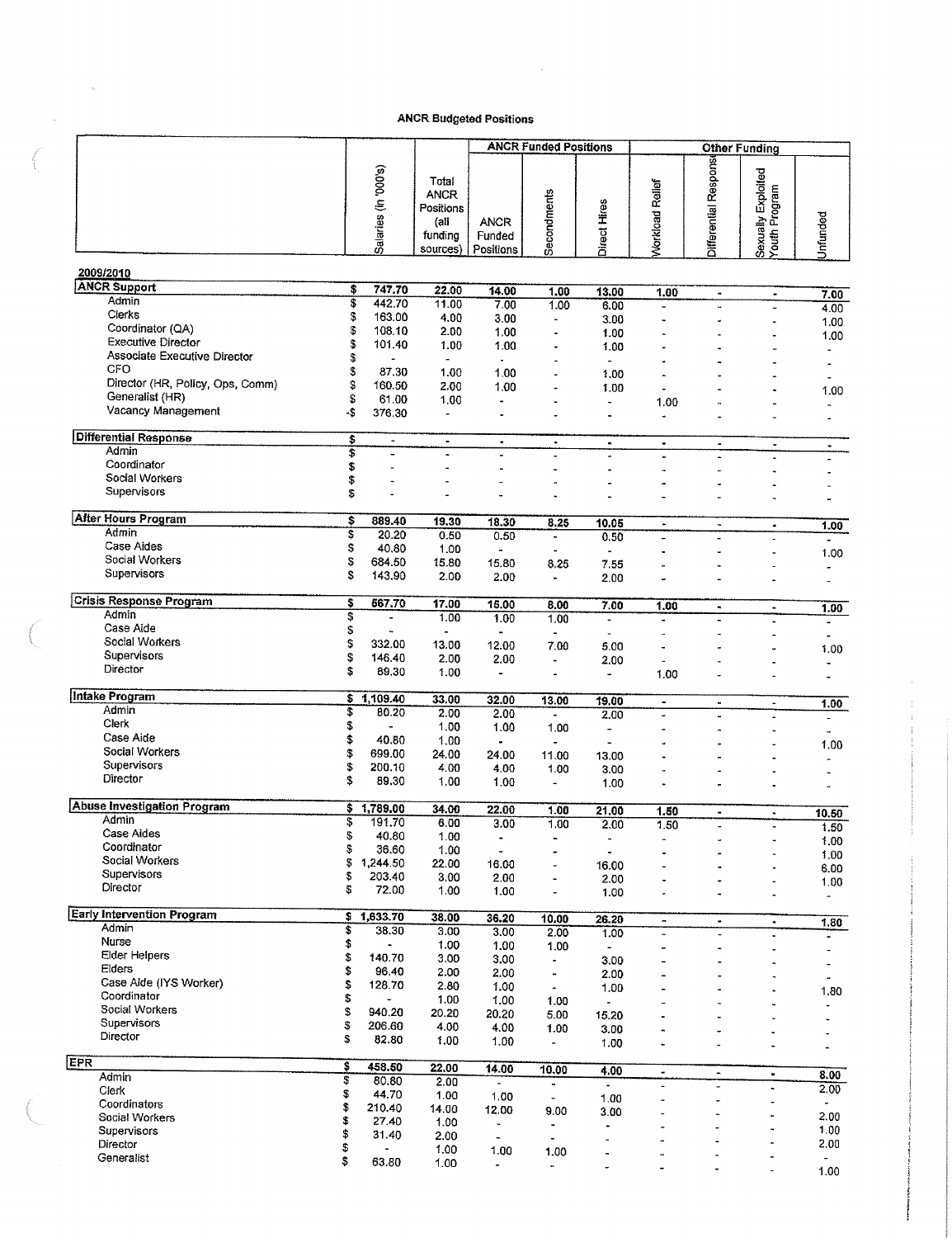$\bar{\phantom{a}}$ 

 $\bar{\phantom{a}}$ 

 $\epsilon$ 

|            |                                                                  |                                     | <b>ANCR Funded Positions</b>   |                            |                          |        | <b>Other Funding</b>                        |     |
|------------|------------------------------------------------------------------|-------------------------------------|--------------------------------|----------------------------|--------------------------|--------|---------------------------------------------|-----|
| $\pi$<br>⋵ | Total<br><b>ANCR</b><br>Positions<br>(ali<br>funding<br>sources) | <b>ANCR</b><br>Funded<br>Positions, | nts<br>۵Ś<br>ठ<br>٥<br>σ<br>க் | U.<br>œ<br>يسهر<br>ω<br>α. | ቼ<br>需<br>ц.<br>₩<br>- 4 | ₫<br>m | ۰<br>్రా<br>ē<br>ఠ<br>∼<br>ш<br>ᢍ<br>œ<br>တ | ded |

| <b>Total</b>                 | s   | 7,195.40 | 185.30                   | 151.50    | 51.25                    | 100.25         | 3.50                     | $\blacksquare$              | $\bullet$                                  | 30.30                  |
|------------------------------|-----|----------|--------------------------|-----------|--------------------------|----------------|--------------------------|-----------------------------|--------------------------------------------|------------------------|
| Admin                        | \$  | 853.90   | 25.50                    | 16.50     | 5.00                     | 11.50          | 1.50                     | $\blacksquare$              | ٠                                          | 7.50                   |
| Clerks                       | \$  | 207.70   | 6.00                     | 5.00      | 1.00                     | 4.00           | ۰                        |                             |                                            |                        |
| Nurse                        | S   | ۰        | 1.00                     | 1.00      | 1.00                     | $\bullet$      | $\overline{\phantom{0}}$ | $\bullet$<br>$\blacksquare$ |                                            | 1.00.                  |
| Elder Helpers                | \$  | 140.70   | 3.00                     | 3.00      | ٠                        | 3.00           | $\overline{a}$           | $\blacksquare$              | $\blacksquare$<br>$\overline{\phantom{a}}$ | ۰                      |
| Elders                       |     | 96.40    | 2.00                     | 2.00      | ۰.                       | 2.00           | $\blacksquare$           | ۰                           |                                            | $\ddot{}$<br>$\bullet$ |
| Case Aides                   |     | 251.10   | 5.80                     | 1.00      | ۰                        | 1.00           | $\bullet$                | $\rightarrow$               | $\mathbf{r}$                               | 4.80                   |
| Coordinator                  | S   | 355.10   | 18.00                    | 14.00     | 10.00                    | 4.00           | $\overline{\phantom{a}}$ | $\bullet$                   |                                            |                        |
| Social Workers               | 5   | 3,927.60 | 96.00                    | 88.00     | 31.25                    | 56.75          | ۰                        | ۰                           | -<br>$\sim$                                | 4.00<br>8.00           |
| Supervisors                  |     | 931.80   | 17.00                    | 14.00     | 2.00                     | 12.00          |                          | ۰                           | ۰                                          | 3.00                   |
| <b>Executive Director</b>    | S   | 101.40   | 1.00                     | 1.00      | $\bullet$                | 1.00           | $\blacksquare$           | $\bullet$                   |                                            |                        |
| Associate Executive Director |     |          | $\blacksquare$           | $\bullet$ | $\ddot{\phantom{0}}$     | $\blacksquare$ | -                        | ٠                           |                                            | $\rightarrow$          |
| CFO                          |     | 87.30    | 1.00                     | 1.00      | $\overline{\phantom{a}}$ | 1.00           |                          |                             |                                            |                        |
| Directors                    |     | 493.90   | 7.00                     | 5.00      | 1.00                     | 4.00           | 1.00                     | -                           | $\overline{\phantom{0}}$                   | <b>A</b>               |
| Generalists                  |     | 124.80   | 2.00                     |           |                          |                |                          | $\bullet$                   | $\sim$                                     | 1.00                   |
| Vacancy Management           | -\$ | 376.30   | $\overline{\phantom{a}}$ | ۰<br>۰.   | ۰                        | $\blacksquare$ | 1.00                     | ٠                           | $\blacksquare$                             | 1.00                   |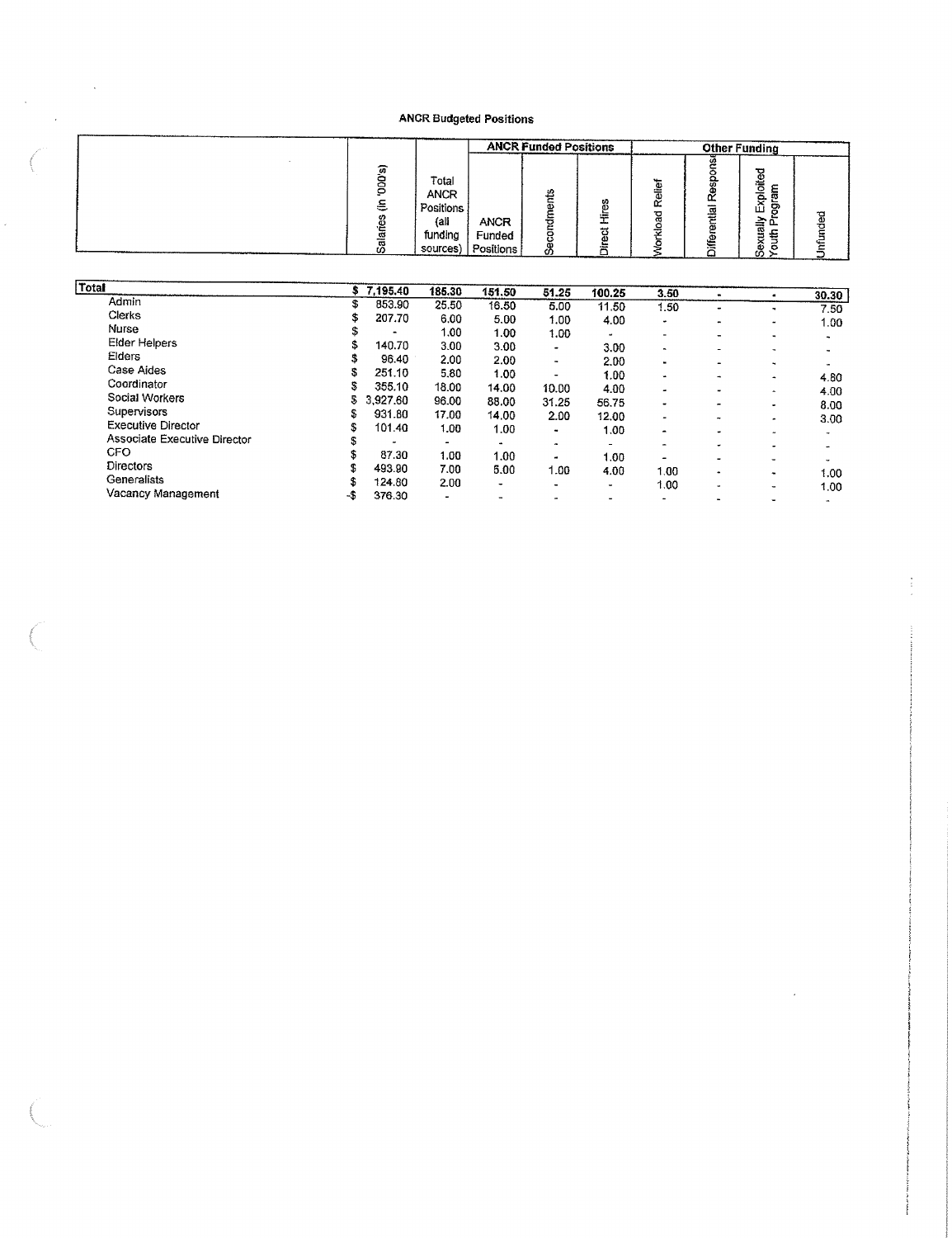|                                     |          |                                            |                                                                  | <b>ANCR Budgeted Positions</b>     |                                      |                                                   |                              |                                        |                                              |                                      |
|-------------------------------------|----------|--------------------------------------------|------------------------------------------------------------------|------------------------------------|--------------------------------------|---------------------------------------------------|------------------------------|----------------------------------------|----------------------------------------------|--------------------------------------|
|                                     |          |                                            |                                                                  |                                    | <b>ANCR Funded Positions</b>         |                                                   |                              |                                        | <b>Other Funding</b>                         |                                      |
|                                     |          | Salaries (in '000's)                       | Total<br><b>ANCR</b><br>Positions<br>(all<br>funding<br>sources) | <b>ANCR</b><br>Funded<br>Positions | Secondments                          | Direct Hires                                      | <b>Norkload Relief</b>       | Differential Respons                   | Sexually Exploited<br>Youth Program          | Unfunded                             |
| 2008/2009                           |          |                                            |                                                                  |                                    |                                      |                                                   |                              |                                        |                                              |                                      |
| <b>ANCR Support</b><br>Admin        |          | 885,00<br>\$                               | 20.00                                                            | 14.00                              | 3.00                                 | 11.00                                             | 1.00                         | $\bullet$                              | ۰                                            | 5.00                                 |
| Clerks                              |          | \$<br>246.00<br>\$<br>154.90               | 8.00<br>4.00                                                     | 7.00<br>3.00                       | 2.00<br>ä,                           | 5.00<br>3.00                                      | $\blacksquare$               | $\tilde{\phantom{a}}$                  | $\blacksquare$                               | 1.00                                 |
| Coordinator (QA)                    | \$       | 122.50                                     | 2.00                                                             | 1.00                               | ٠                                    | 1.00                                              |                              |                                        | ä,<br>$\blacksquare$                         | 1.00<br>1.00                         |
| Executive Director                  | \$       | 92.80                                      | 1.00                                                             | 1.00                               | ٠                                    | 1.00                                              |                              |                                        | ٠                                            | $\ddot{ }$                           |
| Associate Executive Director<br>CFO | \$       | ٠                                          | $\overline{\phantom{a}}$                                         | $\blacksquare$                     | $\ddot{ }$                           | $\blacksquare$                                    |                              |                                        | ×                                            | ÷,                                   |
| Director (HR, Policy, Ops, Comm)    | \$<br>\$ | $\tilde{\phantom{a}}$<br>212.80            | 1.00<br>3.00                                                     | 1.00<br>1.00                       | 1.00<br>÷                            | $\omega$<br>1.00                                  |                              |                                        |                                              | $\bullet$                            |
| Generalist (HR)                     | \$       | 56.00                                      | 1.00                                                             | $\overline{\phantom{a}}$           |                                      | $\overline{a}$                                    | 1.00                         |                                        | $\blacksquare$<br>ä,                         | 2.00<br>÷.                           |
| Vacancy Management                  | \$       | $\overline{a}$                             | $\blacksquare$                                                   | $\overline{\phantom{a}}$           |                                      | $\blacksquare$                                    |                              |                                        |                                              | $\ddot{\phantom{0}}$                 |
| <b>Differential Response</b>        | \$       | $\bullet$                                  | $\blacksquare$                                                   | $\blacksquare$                     | $\bullet$                            | $\tilde{\phantom{a}}$                             | ۰                            | $\blacksquare$                         | ٠                                            | $\sim$                               |
| Admin<br>Coordinator                | s        | $\overline{\phantom{a}}$                   | $\blacksquare$                                                   |                                    |                                      |                                                   |                              |                                        | ٠                                            |                                      |
| Social Workers                      | \$<br>\$ |                                            |                                                                  |                                    |                                      |                                                   |                              |                                        |                                              |                                      |
| Supervisors                         | \$       |                                            |                                                                  |                                    |                                      |                                                   |                              |                                        |                                              |                                      |
|                                     |          |                                            |                                                                  |                                    |                                      |                                                   |                              |                                        |                                              |                                      |
| <b>After Hours Program</b><br>Admin | \$       | 709.60                                     | 19.30                                                            | 18.30                              | 10.85                                | 7.45                                              | $\blacksquare$               | $\tilde{\phantom{a}}$                  | à.                                           | 1.00                                 |
| Case Aides                          | \$<br>\$ | $\overline{a}$<br>38.00                    | 0.50<br>1.00                                                     | 0.50<br>à.                         | $\overline{a}$                       | 0.50                                              | $\ddot{\phantom{1}}$         | $\ddot{\phantom{1}}$                   | $\ddot{\phantom{1}}$                         | $\tilde{\phantom{a}}$                |
| Social Workers                      | \$       | 605.50                                     | 15.80                                                            | 15.80                              | 9.85                                 | 5.95                                              |                              |                                        | à,<br>L.                                     | 1.00<br>$\blacksquare$               |
| Supervisors                         | \$       | 66.10                                      | 2.00                                                             | 2.00                               | 1.00                                 | 1.00                                              |                              |                                        | ä,                                           | $\tilde{\phantom{a}}$                |
| <b>Crisis Response Program</b>      | \$       | 468.20                                     | 17,00                                                            |                                    |                                      |                                                   |                              |                                        |                                              |                                      |
| Admin                               | \$       | $\tilde{\phantom{a}}$                      | 1.00                                                             | 15.00<br>1.00                      | 9.00<br>1.00                         | 7.00<br>$\blacksquare$                            | $\blacksquare$               | ۰                                      | $\blacksquare$<br>$\overline{\phantom{a}}$   | 1.00                                 |
| Case Aide                           | \$       | $\blacksquare$                             | $\,\,\tilde{}$                                                   | $\tilde{\phantom{a}}$              |                                      | ٠                                                 |                              |                                        | ×                                            | $\overline{\phantom{a}}$<br>$\Delta$ |
| Social Workers                      | \$       | 244.10                                     | 13.00                                                            | 12.00                              | 8.00                                 | 4.00                                              |                              |                                        | ä,                                           | 1.00                                 |
| Supervisors<br>Director             | \$<br>Ŝ. | 137.40<br>86.70                            | 2.00<br>1.00                                                     | 2.00<br>$\blacksquare$             | $\ddot{\phantom{a}}$                 | 2.00                                              |                              |                                        |                                              | $\bullet$                            |
|                                     |          |                                            |                                                                  |                                    |                                      | 1.00                                              |                              |                                        |                                              | $\overline{a}$                       |
| <b>Intake Program</b>               | \$       | 748.50                                     | 33.00                                                            | 32.00                              | 19.00                                | 13.00                                             | $\tilde{\phantom{a}}$        | $\tilde{\phantom{a}}$                  | $\blacksquare$                               | 1.00                                 |
| Admin<br>Clerk                      | \$       | 77.30                                      | 2.00                                                             | 2.00                               | $\tilde{\phantom{a}}$                | 2.00                                              | ä,                           |                                        |                                              | $\blacksquare$                       |
| Case Aide                           | \$<br>S  | 38.00                                      | 1.00<br>1.00                                                     | 1.00<br>$\blacksquare$             | 1.00                                 | $\tilde{\phantom{a}}$<br>$\overline{\phantom{a}}$ |                              | $\ddot{\phantom{a}}$                   | ٠<br>$\ddot{\phantom{0}}$                    |                                      |
| Social Workers                      | \$       | 411.00                                     | 24.00                                                            | 24.00                              | 16.00                                | 8.00                                              |                              |                                        |                                              | 1.00                                 |
| Supervisors                         | \$       | 135.50                                     | 4.00                                                             | 4.00                               | 2.00                                 | 2.00                                              |                              |                                        |                                              | $\tilde{\phantom{a}}$                |
| Director                            | 3        | 86.70                                      | 1.00                                                             | 1.00                               | $\bullet$                            | 1.00                                              |                              |                                        |                                              |                                      |
| <b>Abuse Investigation Program</b>  |          | \$1,150.80                                 | 25.00                                                            | 22.00                              | 2.00                                 | 19.00                                             | 2.50                         | $\blacksquare$                         | $\overline{\phantom{a}}$                     | 1.50                                 |
| Admin                               | \$       | 139.80                                     | 5.00                                                             | 3.00                               | 1.00                                 | 2.00                                              | 1.50                         | $\tilde{\phantom{a}}$                  | $\overline{\phantom{a}}$                     | 0.50                                 |
| Case Aldes<br>Coordinator           | \$       | 38.00                                      | 1.00                                                             | $\blacksquare$                     | $\blacksquare$                       |                                                   | $\cdot$                      |                                        | $\overline{\phantom{a}}$                     | 1.00                                 |
| Social Workers                      | \$<br>\$ | 779.80                                     | $\blacksquare$<br>16.00                                          | $\blacksquare$<br>16.00            | $\qquad \qquad \blacksquare$<br>1,00 | ۰<br>15.00                                        | ä,<br>ä,                     | ÷                                      | $\ddot{\phantom{a}}$<br>$\ddot{\phantom{1}}$ | $\ddot{\phantom{0}}$                 |
| Supervisors                         | \$       | 112.60                                     | 2.00                                                             | 2.00                               | $\blacksquare$                       | 2.00                                              | $\tilde{\phantom{a}}$        |                                        |                                              | $\ddot{\phantom{0}}$                 |
| Director                            | s        | 80.60                                      | 1.00                                                             | 1.00                               | $\tilde{\phantom{a}}$                | $\overline{\phantom{a}}$                          | 1.00                         | ÷,                                     | $\overline{a}$                               | $\ddot{\phantom{0}}$                 |
| <b>Early Intervention Program</b>   |          | \$1,142.30                                 | 37.20                                                            | 36.20                              | 14.80                                | 21.40                                             | $\bullet$                    | $\blacksquare$                         | $\blacksquare$                               | 1.00                                 |
| Admin                               | \$       | 36.60                                      | 3.00                                                             | 3.00                               | 2.00                                 | 1.00                                              | $\blacksquare$               | $\overline{\phantom{a}}$               | ÷                                            | $\ddot{\phantom{a}}$                 |
| Nurse<br>Elder Helpers              | \$<br>\$ | 124.30                                     | 1.00                                                             | 1.00                               | 1.00                                 | $\tilde{\phantom{a}}$                             |                              | $\ddot{\phantom{0}}$                   | $\ddot{\phantom{0}}$                         | $\overline{\phantom{a}}$             |
| Elders                              | \$       | 93.30                                      | 3.00<br>2.00                                                     | 3.00<br>2.00                       | $\blacksquare$<br>$\blacksquare$     | 3.00<br>2.00                                      | $\overline{a}$               | $\ddot{}$                              | $\ddot{\phantom{0}}$<br>$\ddot{\phantom{0}}$ | ٠                                    |
| Case Aide (IYS Worker)              | \$       | 38.00                                      | 2.00                                                             | 1.00                               | $\blacksquare$                       | 1.00                                              |                              | $\overline{a}$                         | $\overline{a}$                               | $\overline{\phantom{a}}$<br>1.00     |
| Coordinator                         | \$       | $\blacksquare$                             | 1.00                                                             | 1.00                               | 1.00                                 | $\blacksquare$                                    |                              | $\overline{a}$                         | $\ddot{\phantom{0}}$                         |                                      |
| Social Workers<br>Supervisors       | \$       | 579.60                                     | 20.20                                                            | 20.20                              | 9.80                                 | 10.40                                             |                              |                                        | $\ddot{\phantom{0}}$                         |                                      |
| Director                            | \$<br>\$ | 185.80<br>84.70                            | 4.00<br>1.00                                                     | 4.00<br>1.00                       | 1.00<br>$\overline{\phantom{a}}$     | 3.00<br>1.00                                      | $\blacksquare$<br>$\ddot{ }$ | <br>$\blacksquare$                     | $\ddot{\phantom{0}}$                         | $\blacksquare$                       |
| <b>EPR</b>                          |          |                                            |                                                                  |                                    |                                      |                                                   |                              |                                        |                                              |                                      |
| Admin                               | \$<br>\$ | $\blacksquare$<br>$\overline{\phantom{a}}$ | 14.00<br>$\overline{\phantom{a}}$                                | 14.00<br>$\sim$                    | 14.00<br>$\overline{\phantom{a}}$    | $\blacksquare$<br>$\tilde{\phantom{a}}$           | $\blacksquare$<br>i.         | $\blacksquare$<br>$\ddot{\phantom{a}}$ | $\blacksquare$<br>$\overline{a}$             | w.                                   |
| Clerk                               | \$       | $\blacksquare$                             | 1.00                                                             | 1.00                               | 1.00                                 | $\overline{\phantom{a}}$                          | $\ddot{\phantom{0}}$         | i,                                     | $\blacksquare$                               |                                      |
| Coordinators                        | \$       | ٠                                          | 12.00                                                            | 12.00                              | 12.00                                | ٠                                                 |                              |                                        |                                              |                                      |
| Social Workers<br>Supervisors       | \$<br>\$ | $\overline{\phantom{m}}$<br>$\ddot{ }$     | $\blacksquare$<br>$\blacksquare$                                 | $\blacksquare$                     | $\blacksquare$                       | $\blacksquare$                                    | ٠                            |                                        |                                              |                                      |
| Director                            | \$       | ä,                                         | 1.00                                                             | 1.00                               | 1.00                                 | $\blacksquare$                                    | ٠                            |                                        |                                              |                                      |
| Generalist                          | S        | $\overline{a}$                             | $\blacksquare$                                                   | $\blacksquare$                     |                                      |                                                   |                              |                                        |                                              |                                      |

 $\label{eq:1} \frac{1}{\sqrt{2}}\left(\frac{1}{\sqrt{2}}\right)^{2} \left(\frac{1}{\sqrt{2}}\right)^{2} \left(\frac{1}{\sqrt{2}}\right)^{2}$ 

 $\overline{C}$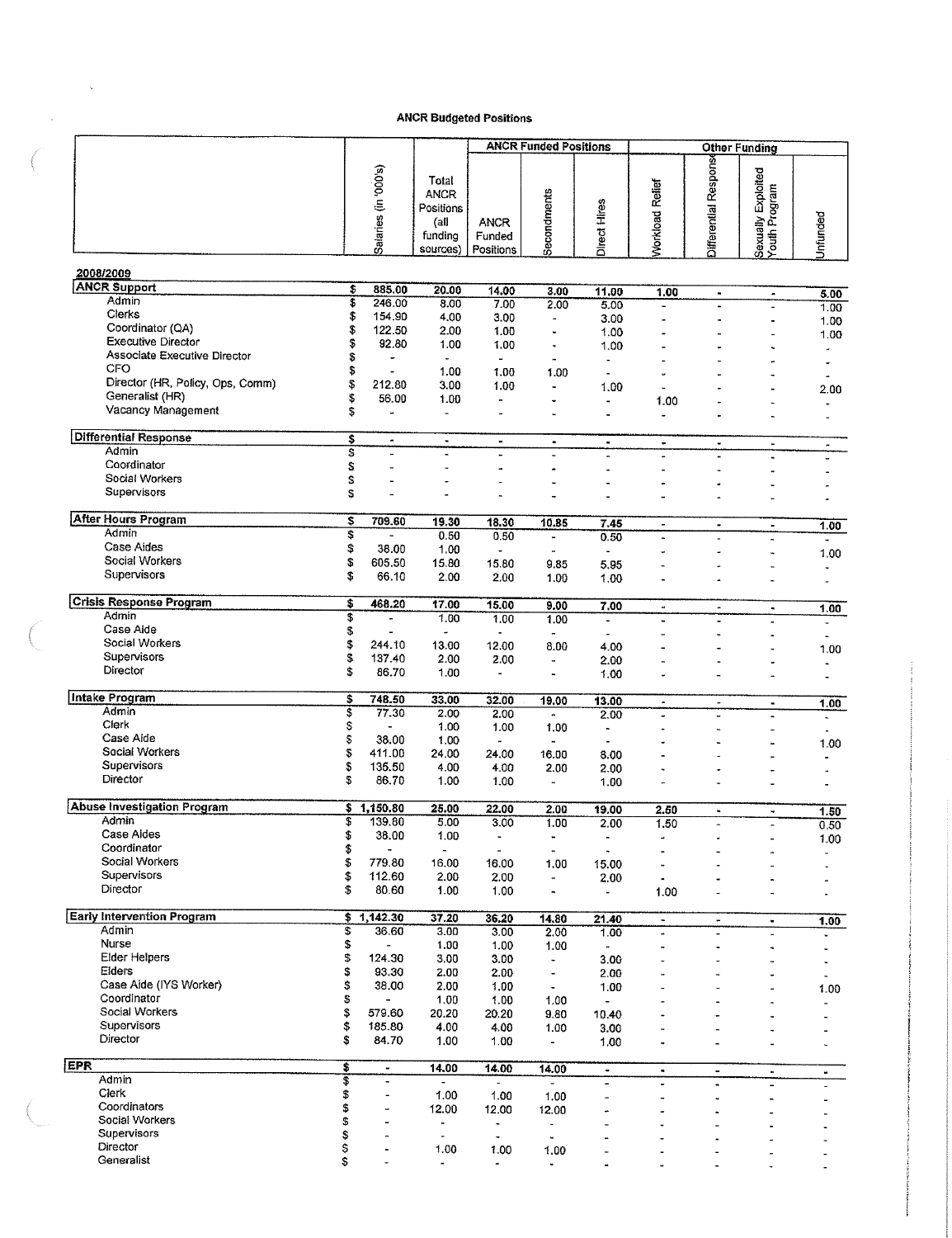|        |                                                                  |                                    | <b>ANCR Funded Positions</b> |                     |                             |                          | <b>Other Funding</b>                   |         |
|--------|------------------------------------------------------------------|------------------------------------|------------------------------|---------------------|-----------------------------|--------------------------|----------------------------------------|---------|
| ∽<br>s | Total<br><b>ANCR</b><br>Positions<br>(all<br>funding<br>sources) | <b>ANCR</b><br>Funded<br>Positions | Ø<br>ω<br>ō<br>යී            | w<br>۵ì<br>≂<br>مسه | ىب<br>o<br>훎<br>œ<br>Ο<br>െ | 00<br>ω<br>Œ<br>त्त<br>m | ъ<br>c<br>e<br>ᅙ<br>ш<br>ৰী<br>ô<br>ŰΣ | ga<br>€ |

| Total                        |    | \$5,104.40               | 165.50 | 151.50 | 72.65                    | 78.85                    | 3.50                     |                          | ۰                        | 10.50                                 |
|------------------------------|----|--------------------------|--------|--------|--------------------------|--------------------------|--------------------------|--------------------------|--------------------------|---------------------------------------|
| Admin                        | 3  | 499.70                   | 19.50  | 16.50  | 6.00                     | 10.50                    | 1.50                     |                          | $\mathbf{a}$             | 1.50                                  |
| Clerks                       |    | 154.90                   | 6.00   | 5.00   | 2.00                     | 3.00                     | $\blacksquare$           | -                        | $\blacksquare$           | 1.00                                  |
| Nurse                        |    | ۰                        | 1.00   | 1.00   | 1.00                     | $\overline{\phantom{a}}$ | $\cdot$                  |                          |                          | $\bullet$                             |
| <b>Elder Helpers</b>         | S  | 124.30                   | 3.00   | 3.00   | $\overline{\phantom{a}}$ | 3.00                     | $\blacksquare$           |                          |                          |                                       |
| Elders                       | s  | 93.30                    | 2.00   | 2.00   | $\overline{\phantom{a}}$ | 2.00                     | $\qquad \qquad$          |                          | $\overline{\phantom{a}}$ |                                       |
| Case Aides                   | s  | 152.00                   | 5.00   | 1.00   | $\bullet$                | 1.00                     | $\overline{\phantom{0}}$ |                          | ۰                        | 4.00                                  |
| Coordinator                  | S  | 122.50                   | 15.00  | 14.00  | 13.00                    | 1.00                     | $\blacksquare$           | -                        | $\sim$                   | 1.00                                  |
| Social Workers               | \$ | 2.620.00                 | 89.00  | 88.00  | 44.65                    | 43.35                    | $\blacksquare$           | $\overline{\phantom{0}}$ | $\bullet$                | 1.00                                  |
| Supervisors                  |    | 637.40                   | 14.00  | 14.00  | 4.00                     | 10.00                    | $\overline{a}$           |                          | $\bullet$                |                                       |
| <b>Executive Director</b>    |    | 92.80                    | 1.00   | 1.00   | ٠                        | 1.00                     | $\overline{\phantom{a}}$ | $\bullet$                | $\sim$                   | $\sim$                                |
| Associate Executive Director |    | $\overline{\phantom{0}}$ | -      | -      | $\blacksquare$           | $\overline{\phantom{0}}$ | $\ddot{\phantom{1}}$     |                          |                          | $\overline{\phantom{a}}$              |
| <b>CFO</b>                   |    | $\blacksquare$           | 1.00   | 1.00   | 1.00                     | $\blacksquare$           | $\blacksquare$           | $\rightarrow$            | $\overline{\phantom{0}}$ |                                       |
| <b>Directors</b>             |    | 551.50                   | 8.00   | 5.00   | 1.00                     | 4.00                     | 1.00                     | ۰                        | ۰                        |                                       |
| Generalists                  |    | 56.00                    | 1.00   | -      | ۰                        | $\overline{\phantom{a}}$ | 1.00                     |                          | $\overline{\phantom{0}}$ | 2.00                                  |
| Vacancy Management           | s  | -                        | ۰      | -      | $\bullet$                | $\bullet$                | $\rightarrow$            | $\bullet$                | $\ddot{}$                | $\overline{\phantom{0}}$<br>$\bullet$ |

 $\bar{z}$ 

 $\ddot{\phantom{0}}$